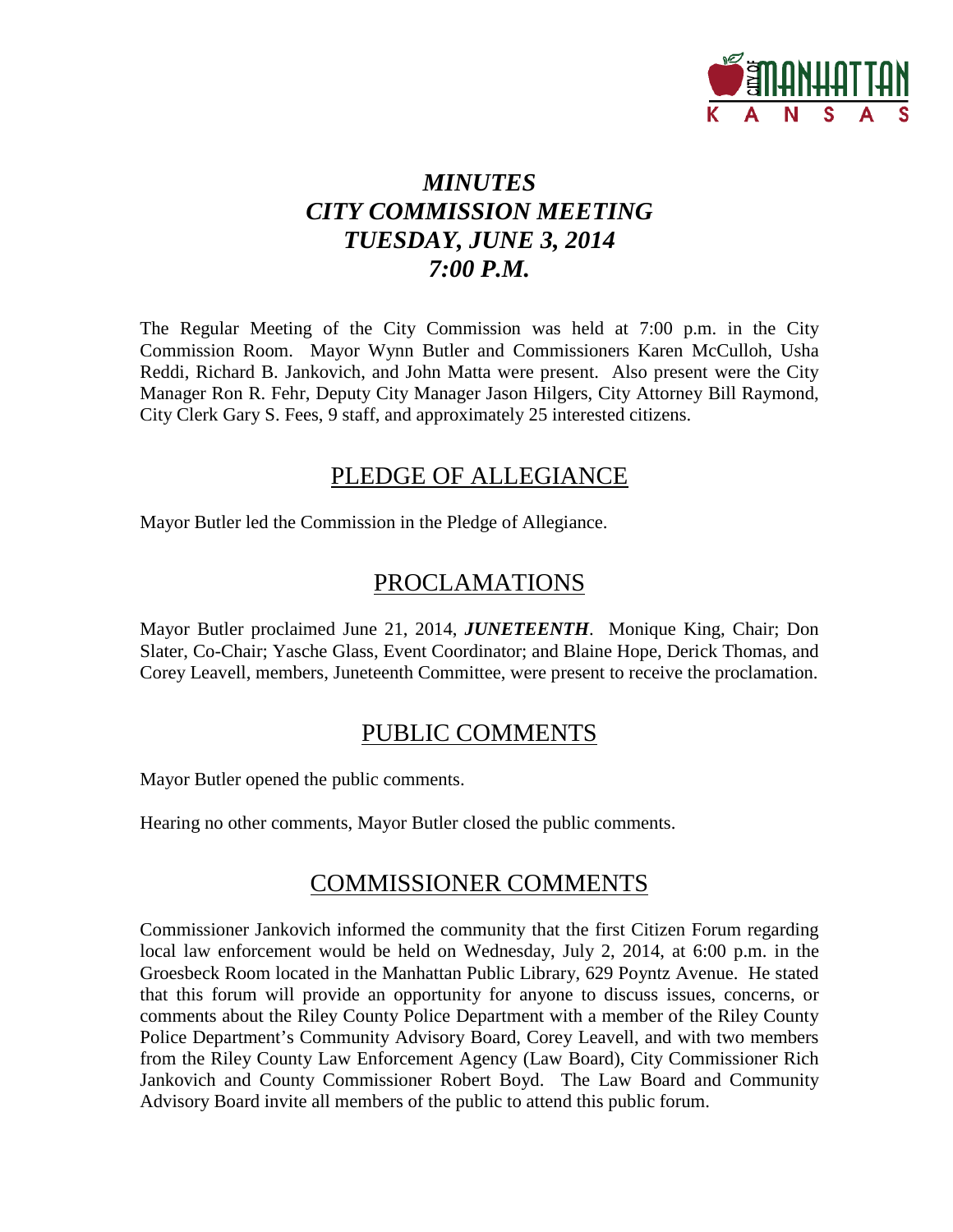## COMMISSIONER COMMENTS *(CONTINUED)*

Commissioner Reddi encouraged the community to attend the Ice Age Imperials exhibit opening June 14, 2014, at the Flint Hills Discovery Center. She also mentioned many local activities and programs to enjoy this summer in the community including parks, pools, Sunset Zoo, the Manhattan Public Library, and Tuttle Creek.

Commissioner McCulloh informed the community that Saturday, June 7, 2014, is Manhattan Day and encouraged neighborhoods to participate, celebrate, and enjoy the day.

Mayor Butler provided an update on the Manhattan Area 2035 Comprehensive Plan and encouraged citizens to participate and share their input and vision for Manhattan's future using the interactive tool on the project's website. He also stated that Phil Anderson and the group raising private funds for the bridge pier welcome sign need \$3,500.00 to reach their goal of \$50,000.00 to complete this project. He encouraged those interested to make their donation to the Greater Manhattan Community Foundation.

## CONSENT AGENDA

(\* denotes those items discussed)

### **MINUTES**

The Commission approved the minutes of the Regular City Commission Meeting held Tuesday, May 20, 2014.

### **CLAIMS REGISTER NO. 2763**

The Commission approved Claims Register No. 2763 authorizing and approving the payment of claims from May 14, 2014, to May 27, 2014, in the amount of \$2,536,532.28.

### **LICENSES**

The Commission approved a Tree Maintenance License for calendar year 2014 for Green Touch Lawn & Tree, 3530 SE  $21^{st}$  Street, Topeka, Kansas, and an annual Cereal Malt Beverages Off-Premises License for Short Stop #12, 2010 N Tuttle Creek Boulevard.

### **FINAL PLAT – HARWOOD ADDITION, NO. 2**

The Commission accepted the easements and rights-of-way, as shown on the Final Plat of Harwood Addition, No. 2, generally located at the south end of Spring Hill Lane, a cul-de-sac that intersects with Bluemont Scenic Drive, based on conformance with the Manhattan Urban Area Subdivision Regulations.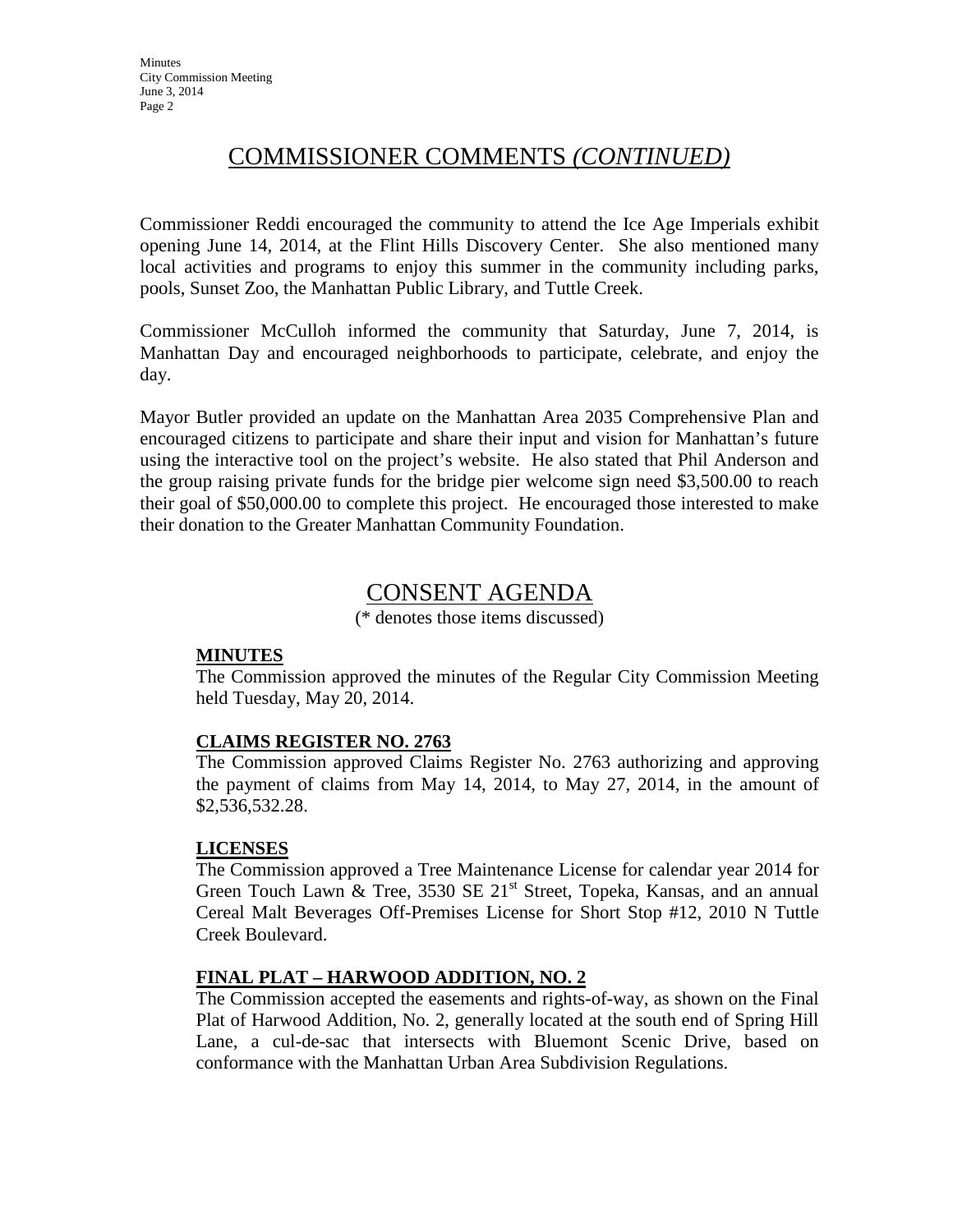## CONSENT AGENDA *(CONTINUED)*

### **\* ORDINANCE NO. 7075 – REPEAL – FIREARMS**

Ron Fehr, City Manager, provided an update on repealing sections in the Code of Ordinances regarding firearms and the need to be compatible with new state requirements.

The Commission approved Ordinance No. 7075 repealing Sections 7-61, 7-74, and 22-66 of the Code of Ordinances regarding firearms.

#### **ORDINANCE NO. 7076 – AUTHORIZE TEMPORARY NOTES – EUREKA VALLEY COMMERCIAL SANITARY SEWER IMPROVEMENTS (SS1401)**

The Commission approved Ordinance No. 7076 authorizing and providing payment for the Eureka Valley Commercial Sanitary Sewer Improvements (SS1401).

### **CONTRACT AMENDMENT NO. 1 – ENGINEERING SERVICES – NORTH MANHATTAN AVENUE CORRIDOR (ST1319)**

The Commission authorized the Mayor and City Clerk to execute Contract Amendment No. 1 to the Professional Engineering Service Contract for North Manhattan Avenue Corridor (ST1319) with Schwab-Eaton, P.A., of Manhattan, Kansas, to modify the scope of services and to modify the fee to not exceed the amount of \$143,955.00.

### **AWARD CONTRACT – NORTHLAKE ADDITION, UNIT 2 – SANITARY SEWER (SS1311), WATER (WA1313), AND STREET (ST1314) IMPROVEMENTS**

The Commission accepted the Engineer's Opinion of Probable Cost in the amount of \$395,550.50; awarded a construction contract in the amount of \$244,408.95 to Manhattan Trenching., Inc, of Manhattan, Kansas; and authorized the Mayor and City Clerk to execute the contract for the Northlake Addition, Unit 2, Sanitary Sewer (SS1311), Water (WA1313), and Street (ST1314) Improvements.

### **AUTHORIZE SEMI-ANNUAL PAYMENT – FLINT HILLS METROPOLITAN PLANNING ORGANIZATION**

The Commission authorized City Administration to finalize payment in the amount of \$21,711.23 to the Flint Hills Metropolitan Planning Organization for the City's semi-annual payment contribution.

#### **BOARD APPOINTMENTS**

The Commission approved appointments by Mayor Butler to various boards and committees of the City.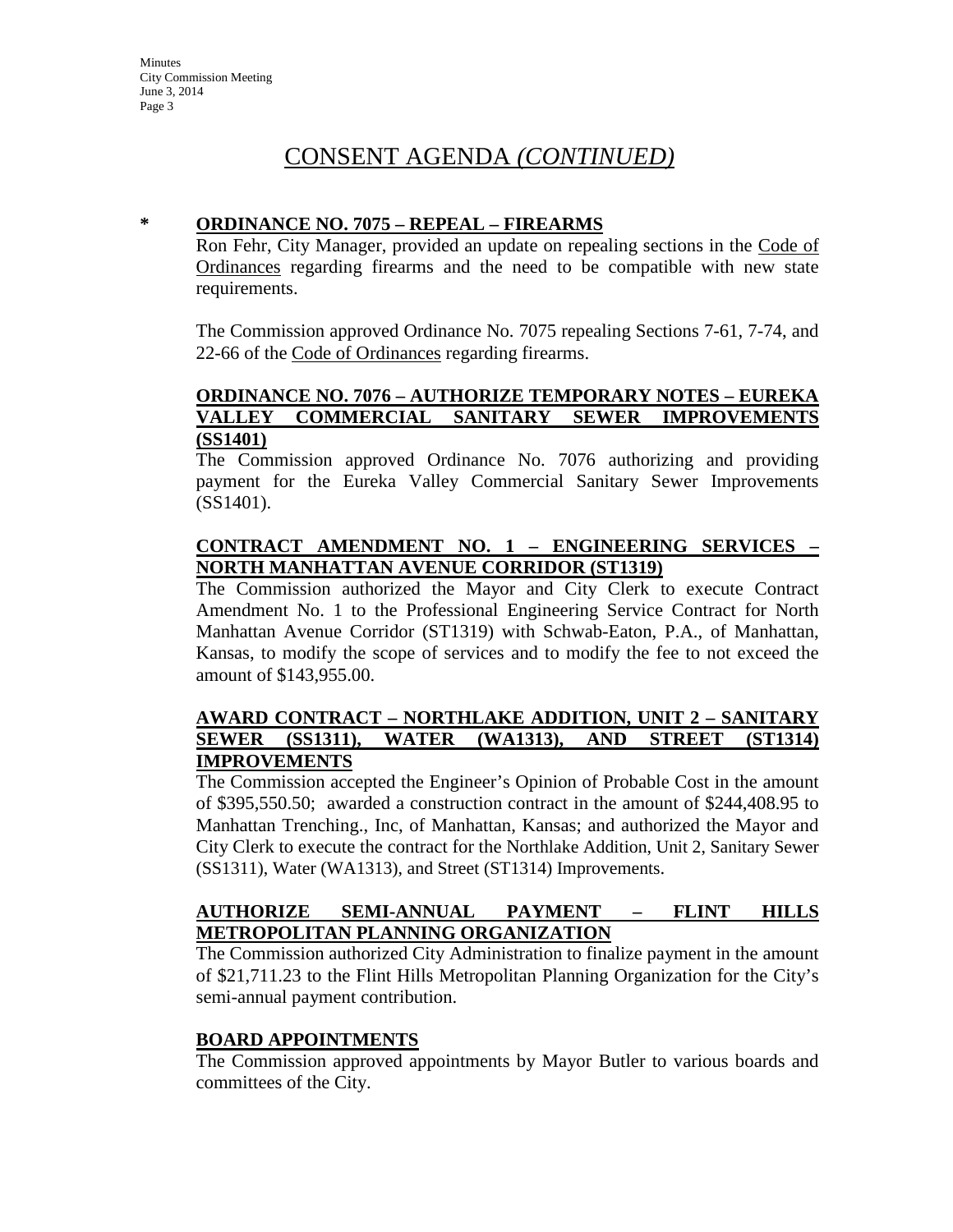## CONSENT AGENDA *(CONTINUED)*

### **BOARD APPOINTMENTS** *(CONTINUED)*

#### *Airport Advisory Board*

Re-appointment of David Rogers, 3521 Churchill Way, to a three-year At-Large term. Mr. Rogers' term will begin June 27, 2014, and will expire June 26, 2017.

Re-appointment of Roger Sink, 1600 Sunny Slope Lane, to a three-year At-Large term. Mr. Sink's term will begin June 27, 2014, and will expire June 26, 2017.

#### *Code Appeals Board*

Re-appointment of Steve Kirby, 8838 Quail Lane, to a three-year Journeyman Plumber term. Mr. Kirby's term begins immediately, and will expire May 31, 2017.

#### *Historic Resources Board*

Appointment of Tim Weiser, 100 South Manhattan Avenue, to a three-year term. Mr. Weiser's term begins immediately, and will expire April 30, 2017.

#### *Housing Appeals Board*

Re-appointment of Mark Bachamp, 1213 Hylton Heights, Suite 129, to a threeyear term. Mr. Bachamp's term will begin July 1, 2014, and will expire June 30, 2017.

Re-appointment of Bill Muir, 2040 Shirley Lane, to a three-year term. Mr. Muir's term will begin July 1, 2014, and will expire June 30, 2017.

Appointment of Regina Schroeder, P.O. Box 212, to a three-year term. Ms. Schroeder's term will begin July 1, 2014, and will expire June 30, 2017.

#### *Social Services Advisory Board*

Re-appointment of Chuck Henderson, 2008 Somerset Square, to a three-year term. Mr. Henderson's term will begin July 1, 2014, and will expire June 30, 2017.

#### *Special Alcohol Funds Advisory Committee*

Re-appointment of Nancy Brown, 2131 Ivy Drive, to a three-year term. Ms. Brown's term will begin July 1, 2014, and will expire June 30, 2017.

Re-appointment of Deloyce McKee, 4196 McMillin Lane, to a three-year term. Ms. McKee's term will begin July 1, 2014, and will expire June 30, 2017.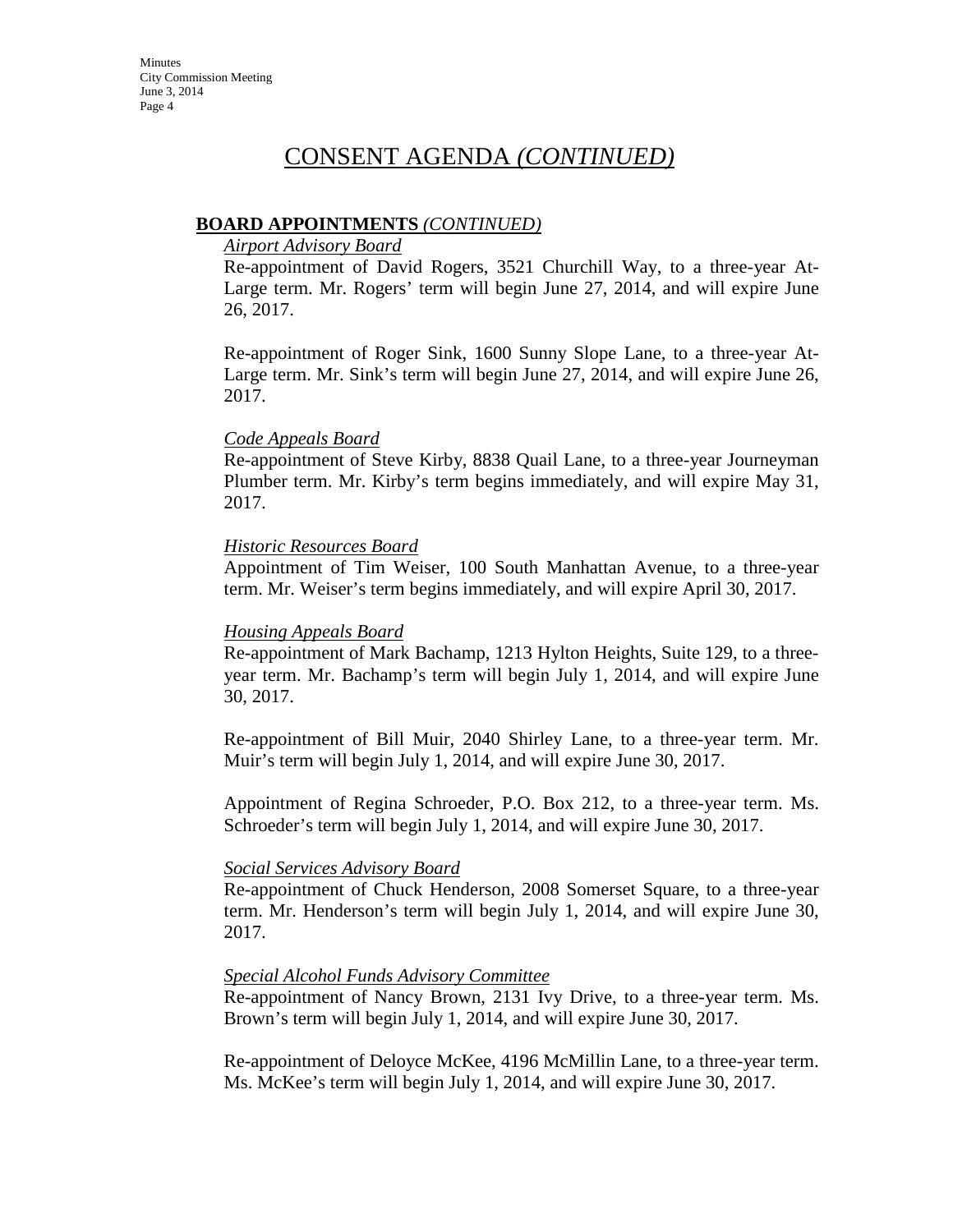## CONSENT AGENDA *(CONTINUED)*

After discussion, Commissioner Jankovich moved to approve the consent agenda. Commissioner McCulloh seconded the motion. On a roll call vote, motion carried 5-0.

# GENERAL AGENDA

### **2015 CITY/UNIVERSITY SPECIAL PROJECTS FUNDS REQUEST AND COMMITTEE RECOMMENDATION**

Ron Fehr, City Manager, introduced the item and provided background information.

Cindy Bontrager, Vice President for Administration and Finance, Kansas State University, presented an overview of the participants involved in the process; calendar of events and timeline; summary of requests for calendar years 1996 to 2014; prior year City/University projects; and calendar year 2013 and 2014 allocations.

Reagan Kays, Student Body President, Kansas State University, presented and highlighted the calendar year 2015 requests. He informed the Commission that the student body supported the proposal being recommended.

Cindy Bontrager, Vice President for Administration and Finance, Kansas State University, highlighted the City/University projects being requested for the calendar year 2015. She presented additional detail on the recommended intersection improvements and safety improvements on Denison Avenue between Claflin Road to College Heights Road.

Mark Taussig, Associate Director/Planning – Campus Planning and Facility Management, Kansas State University, presented additional details on the Denison Avenue project and request. He then responded to questions from the Commission regarding the pedestrian walk being proposed and sight and street lighting concerns.

Cindy Bontrager, Vice President for Administration and Finance, Kansas State University, presented the proposed City Park/Aggieville Parking Lot improvements. She then responded to questions from the Commission.

Ron Fehr, City Manager, informed the Commission that the Parks and Recreation Advisory Board discussed the proposed City Park/Aggieville Parking Lot improvements and voted 3 to 1 to proceed with the project. He stated that the City/University Committee also discussed the same item and the Committee voted 5 to 2 in support of the project.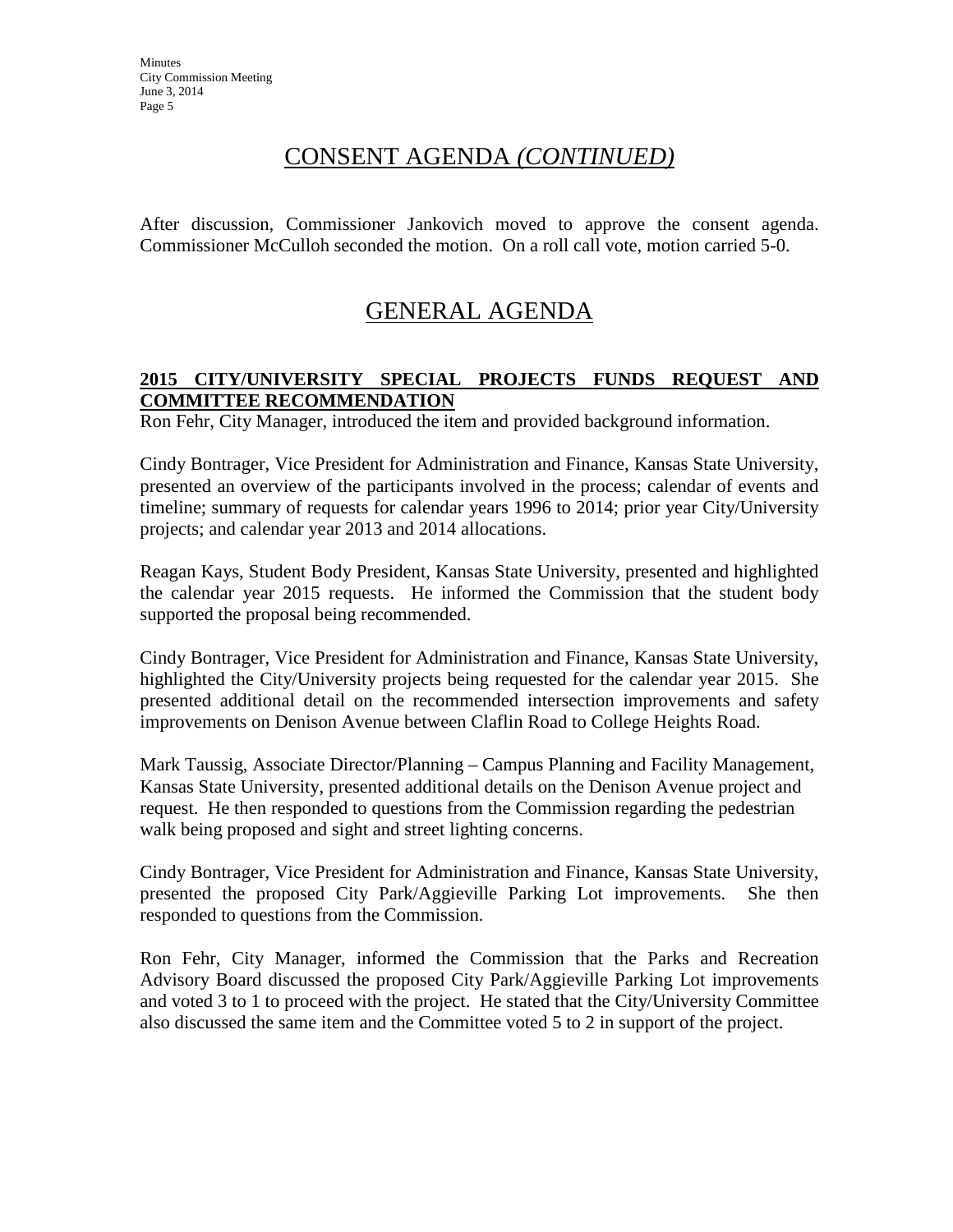## GENERAL AGENDA *(CONTINUED)*

### **2015 CITY/UNIVERSITY SPECIAL PROJECTS FUNDS REQUEST AND COMMITTEE RECOMMENDATION** *(CONTINUED)*

After discussion and comments from the Commission, Ron Fehr, City Manager, and Cindy Bontrager, Vice President for Administration and Finance, Kansas State University, responded to additional questions from the Commission regarding the proposed City Park/Aggieville Parking Lot improvements and vehicle parking in City Park.

Cindy Bontrager, Vice President for Administration and Finance, Kansas State University, highlighted the Triangle Park improvements being recommended.

Eddie Eastes, Director of Parks and Recreation, and Ron Fehr, City Manager, provided additional information regarding Triangle Park and improvements that are needed to restore the brick pavers and upgrade the electrical service.

Ron Fehr, City Manager, presented the current City/University process and recommended improvements to include the City Commission and City Management earlier in the development and submittal process.

After additional discussion and comments from the Commission, Commissioner McCulloh moved to direct City Administration to incorporate the 2015 City/University Special Projects Fund Committee Recommendation into the 2015 City Budget and Capital Improvements Program. Commissioner Reddi seconded the motion.

On a roll call vote, motion carried 5-0.

Ron Fehr, City Manager, informed the Commission that a draft agreement would be formalized to change the current City/University Fund process as suggested.

### **DISCUSSION - PARKS AND RECREATION OFFICE EXPANSION AND PHASED RENOVATIONS TO CITY (PEACE MEMORIAL) AUDITORIUM**

Jason Hilgers, Deputy City Manager, presented an overview and background information of the item. He presented updated information and improvements, probable costs, and options received from Bruce McMillan AIA Architects for the City Auditorium renovation. He also highlighted a letter in the packet received from Kathy Dzewaltowski, President, Manhattan/Riley County Preservation Alliance. He requested that the Commission consider the addition of the Parks and Recreation offices to the north side of City Hall and heating/ventilation/air conditioning (HVAC) improvements in City Auditorium and, to provide direction to Bruce McMillan Architects to prepare an amendment to finalize the design for these improvements. He then responded to questions from the Commission regarding total project costs, available project funds in the Capital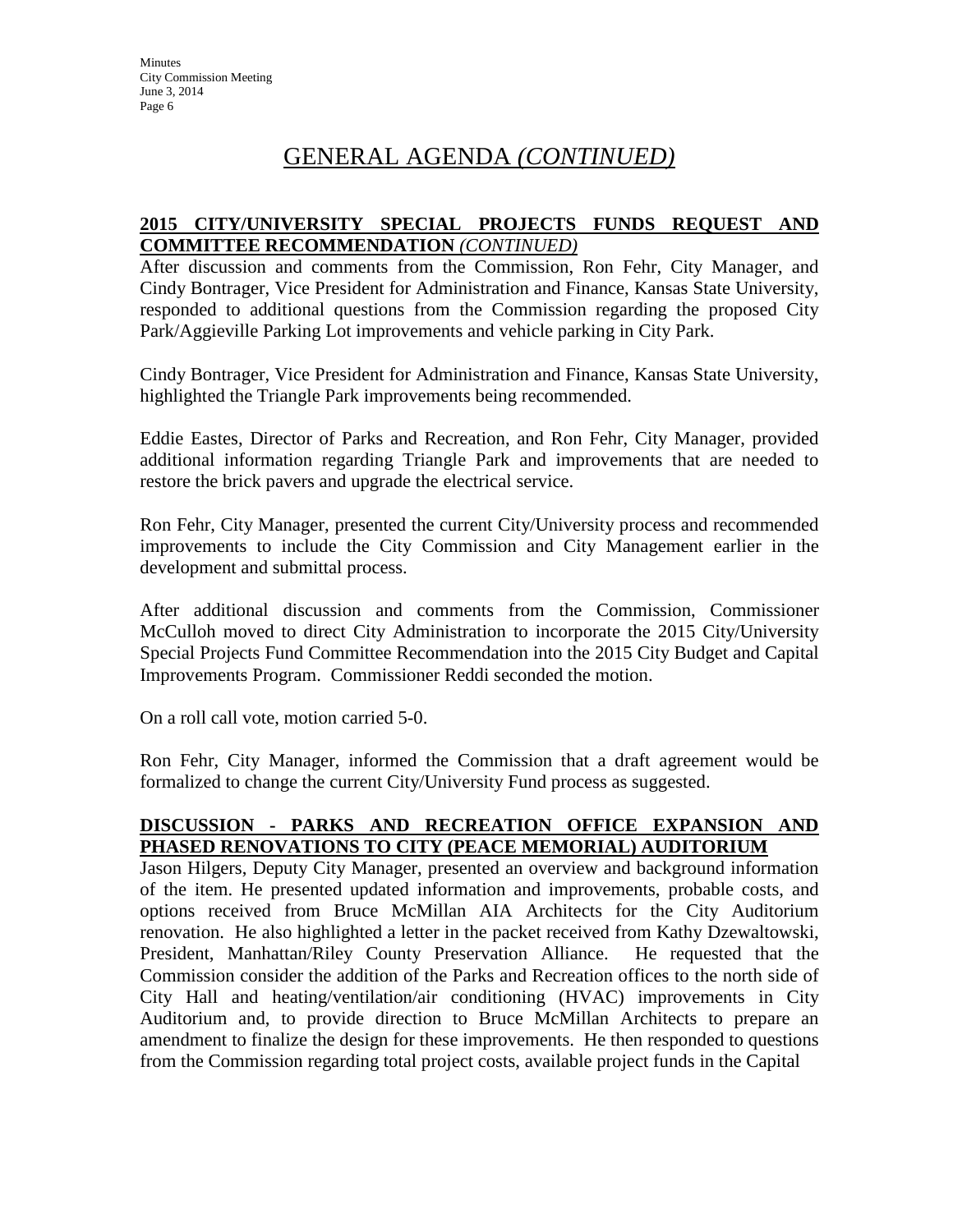## GENERAL AGENDA *(CONTINUED)*

#### **DISCUSSION - PARKS AND RECREATION OFFICE EXPANSION AND PHASED RENOVATIONS TO CITY (PEACE MEMORIAL) AUDITORIUM** *(CONTINUED)*

Improvement Reserve, Americans with Disability Act (ADA) stair lift, HVAC package, mechanical and storage rooms, parking considerations at City Hall, and highlighted additional programming activities that could be accomplished with year-round activities in City Auditorium with the regulation of temperatures with a new HVAC system.

Commissioner Matta voiced support for the original proposal that would leave the City with a finished product, without relying on private fundraising for keeping the stage. He stated that the original proposal would fit the needs of the community the best, was the most economical in achieving the goal and priority of moving the Parks and Recreation offices to City Hall, would not tear up the front of the City Hall building, and would keep the project confined in the current space. He reiterated the need to think about priorities and items that need to be funded with taxpayer dollars.

Commissioner McCulloh stated that doing work on the HVAC system is a good start and this proposal would bring the Parks and Recreation offices to City Hall, and also provide opportunities for greater use and better promotion of the stage and auditorium. She voiced support to ask people who think this is important to raise money and to encourage public and private partnerships, and seek funds from foundations and organizations to make improvements to the stage and auditorium. She suggested that the improvements to the stage and auditorium could be done incrementally.

Jason Hilgers, Deputy City Manager, responded to questions from the Commission and provided additional information on the item.

Commissioner Reddi stated that she supported the stage staying because the City is addressing its sports facility needs through a consultant. She voiced support for the new HVAC system in the auditorium because it would benefit both the sports and the arts and addresses the needs of the community. She also expressed the need for an ADA accommodation lift.

Commissioner Jankovich provided additional information on the potential options that have been considered and stated that the ultimate goal is to have the Parks and Recreation offices relocated to City Hall and improvements to the auditorium with the same dollar amount. He wanted to hear from the Manhattan/Riley County Preservation Alliance to see what their commitment level is and from the private sector to raise the necessary funds to cover additional improvements for the auditorium. He stated that he was leaning toward moving forward with building the Parks and Recreation offices in front of City Hall, making the HVAC improvements to the auditorium, and would only support the stage improvements, provided there is a strong level of commitment to raise funds from the private sector.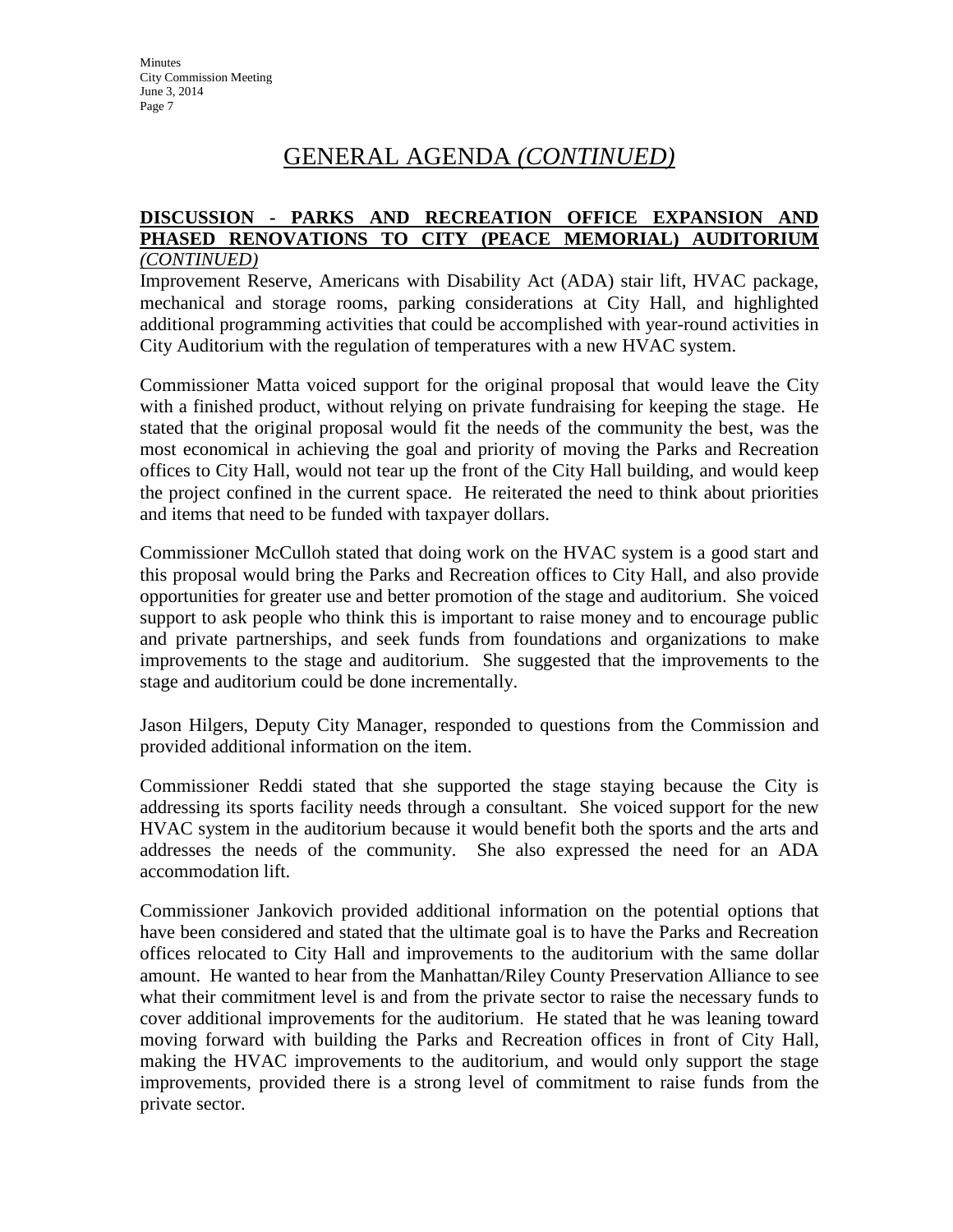## GENERAL AGENDA *(CONTINUED)*

#### **DISCUSSION - PARKS AND RECREATION OFFICE EXPANSION AND PHASED RENOVATIONS TO CITY (PEACE MEMORIAL) AUDITORIUM** *(CONTINUED)*

Mayor Butler reiterated that the primary goal is to move the Parks and Recreation offices to City Hall. He said that he still thought last year's proposal was the best option based on data that showed the basketball court was used more than the stage and comments received from the Parks and Recreation Advisory Board. He stated that he could live with the consensus of the Commission, as long as what is spent is what is programmed for this project and that no public money is committed to the stage. In addition, he stated that he did not want to have any mission creep associated with this project.

Kathy Dzewaltowski, President, Manhattan/Riley County Preservation Alliance, highlighted portions of the May 28, 2014, letter from the Preservation Alliance to the Mayor and City Commission. She informed the Commission the Preservation Alliance does not have grants or donor information locked-in, but stated that they are committed to raising funds and seeking grants for the auditorium. She stated there was confusion on how to proceed with fundraising and was informed from administration that more direction was needed from the Commission before proceeding and being involved with the improvements. She also provided background information on fundraising efforts associated with the restoration of the Union Pacific Depot. She then responded to questions from the Commission regarding the level of commitment and priority from the Preservation Alliance.

Jason Hilgers, Deputy City Manager, responded to additional questions from the Commission regarding the dollar amount currently available in the Capital Reserve Fund for constructing the new Parks and Recreation offices. He then responded to additional questions from the Commission regarding alternatives, amenities, HVAC and funding options, and range in costs associated with improvements to the stage.

Randi Dale, 2416 Rogers Boulevard, provided additional information about the stage and recent fundraising events held in Peace Memorial Auditorium. She informed the Commission that if permission is granted to save the stage, they can go to businesses and raise funds for improvements to the stage and also work with Kansas State University and the community to host more events and fundraisers. She asked that consideration be given to the new proposed ceiling in order to maintain good acoustics. She then read the philosophy of the Recreation Division, which is "to provide and create affordable recreational, cultural, educational, and leisure opportunities to benefit and enhance the lives of all citizens in the community."